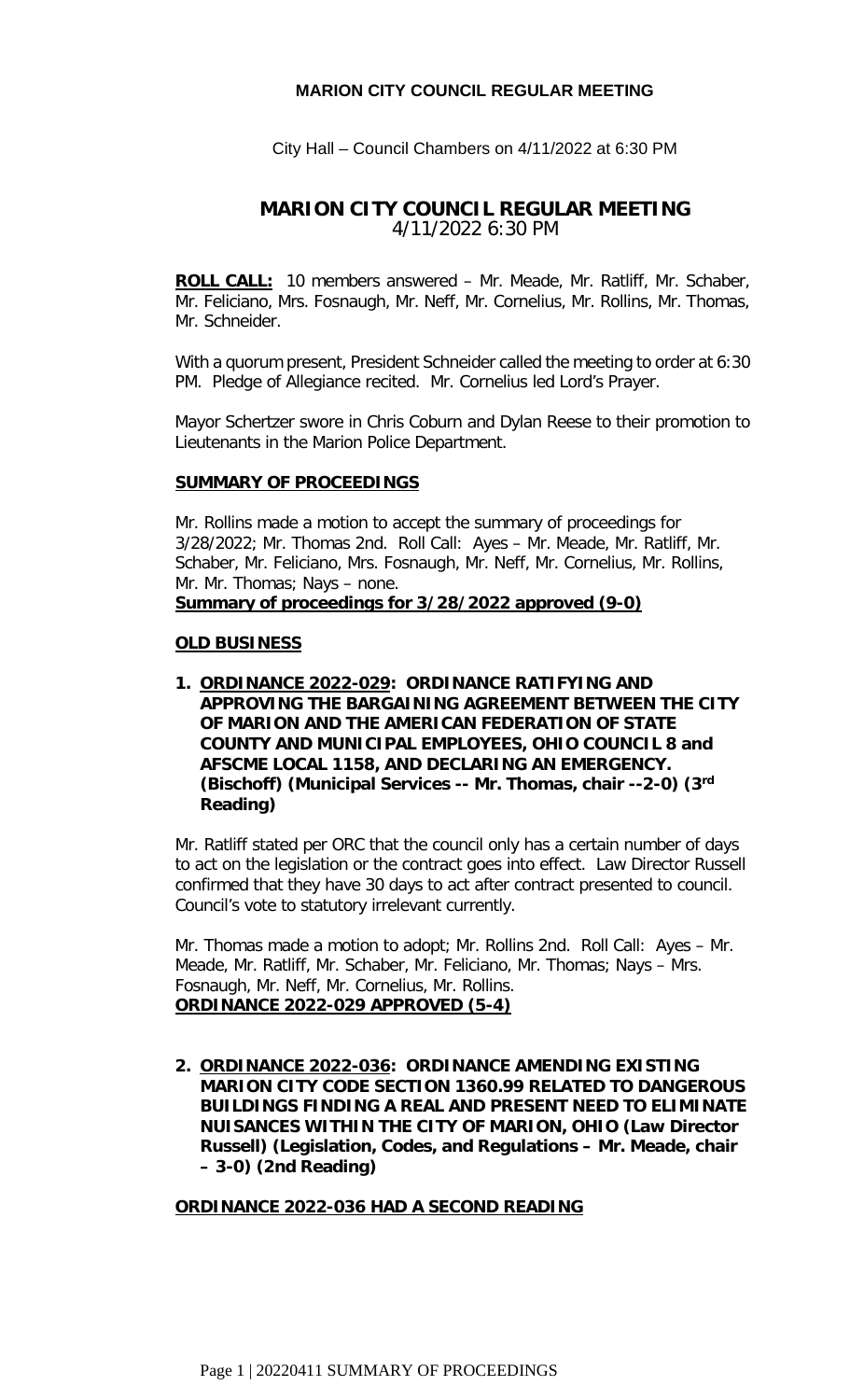City Hall – Council Chambers on 4/11/2022 at 6:30 PM

## **NEW BUSINESS**

**1. [ORDINANCE 2022-039:](https://www.marionohio.us/sites/default/files/files/citycouncil/LEGISLATION%202021/ORD%202022-039%20APPROPRIATION(2).pdf) ORDINANCE MAKING ADDITIONAL APPROPRIATIONS IN THE STORM, SEWER, STORM WATER, TIF, ESID, WPC AND GENERAL FUNDS (STATUTORY ACCOUNT – AUDITOR'S FEES) FOR THE YEAR ENDING DECEMBER 31, 2022. (Auditor Meginness) (Finance -- Mr. Schaber, chair -- 2-0)**

Mr. Rollins made a motion to suspend further readings; Mr. Meade 2nd. Roll Call: Ayes – Mr. Meade, Mr. Ratliff, Mr. Schaber, Mr. Feliciano, Mrs. Fosnaugh, Mr. Neff, Mr. Cornelius, Mr. Rollins, Mr. Thomas; Nays – None. **SUSPEND THREE READINGS (9-0)**

Mr. Rollins made a motion to adopt; Mr. Meade 2nd. Roll Call: Ayes – Mr. Meade, Mr. Ratliff, Mr. Feliciano, Mrs. Fosnaugh, Mr. Neff, Mr. Cornelius, Mr. Rollins, Mr. Thomas; Nays – None; Abstain – Mr. Mr. Schaber (due to relation). **ORDINANCE 2022-039 ADOPTED (8-0-1)**

**2. [RESOLUTION 2022-014:](https://www.marionohio.us/sites/default/files/files/citycouncil/LEGISLATION%202021/RES%202022-014%20Resolution%20SALT%20Purchase%20through%20ODOT%20for%202022-2023.pdf) RESOLUTION AUTHORIZING PARTICIPATION IN THE ODOT ROAD SALT CONTRACTS AWARDED IN 2022, AND DECLARING AN EMERGENCY (Director Bischoff) (Finance -- Mr. Schaber, chair -- 3-0)**

Mr. Schaber made a motion to suspend further readings; Mr. Meade 2nd. Roll Call: Ayes – Mr. Meade, Mr. Ratliff, Mr. Schaber, Mr. Feliciano, Mrs. Fosnaugh, Mr. Neff, Mr. Cornelius, Mr. Rollins, Mr. Thomas; Nays – None. **SUSPEND THREE READINGS (9-0)**

Mr. Schaber made a motion to adopt; Mr. Feliciano 2nd. Roll Call: Ayes – Mr. Meade, Mr. Ratliff, Mr. Schaber, Mr. Feliciano, Mrs. Fosnaugh, Mr. Neff, Mr. Cornelius, Mr. Rollins, Mr. Thomas; Nays – None. **RESOLUTION 2022-014 ADOPTED (9-0)**

## **MATTERS NOT ON THE AGENDA**

**1. [ORDINANCE 2022-030:](https://www.marionohio.us/sites/default/files/files/citycouncil/LEGISLATION%202021/ORD%202022-030%20YARGER%20REPORT%20ESTABLISHING%20TAX%20INVESTIGATOR%20ADMINISTRATOR(3).pdf) ORDINANCE AMENDING ORDINANCE 1969-29, COMMONLY KNOWN AS THE YARGER REPORT, BY CREATING A NEW POSITION IDENTIFIED AS TAX INVESTIGATOR/ADMINISTRATOR WITHIN THE AUDITOR'S DEPARTMENT, AND DECLARING AN EMERGENCY (Auditor Meginness) (Municipal Services, Parks, and Recreation – Mr. Thomas, chair – 2-0)**

Mr. Neff asked for more information related to the salary and what that means in actual dollars.

Mr. Ratliff made a motion to reconsider the previous vote on Ordinance 2022- 030; Mr. Thomas 2nd. Roll Call: Ayes – Mr. Meade, Mr. Ratliff, Mr. Schaber, Mr. Feliciano, Mrs. Fosnaugh, Mr. Neff, Mr. Cornelius, Mr. Thomas; Nays – Mr. Rollins.

## **PREVIOUS COUNCIL VOTE ON ORDINANCE 2022-030 WILL BE RECONSIDERED (8-1)**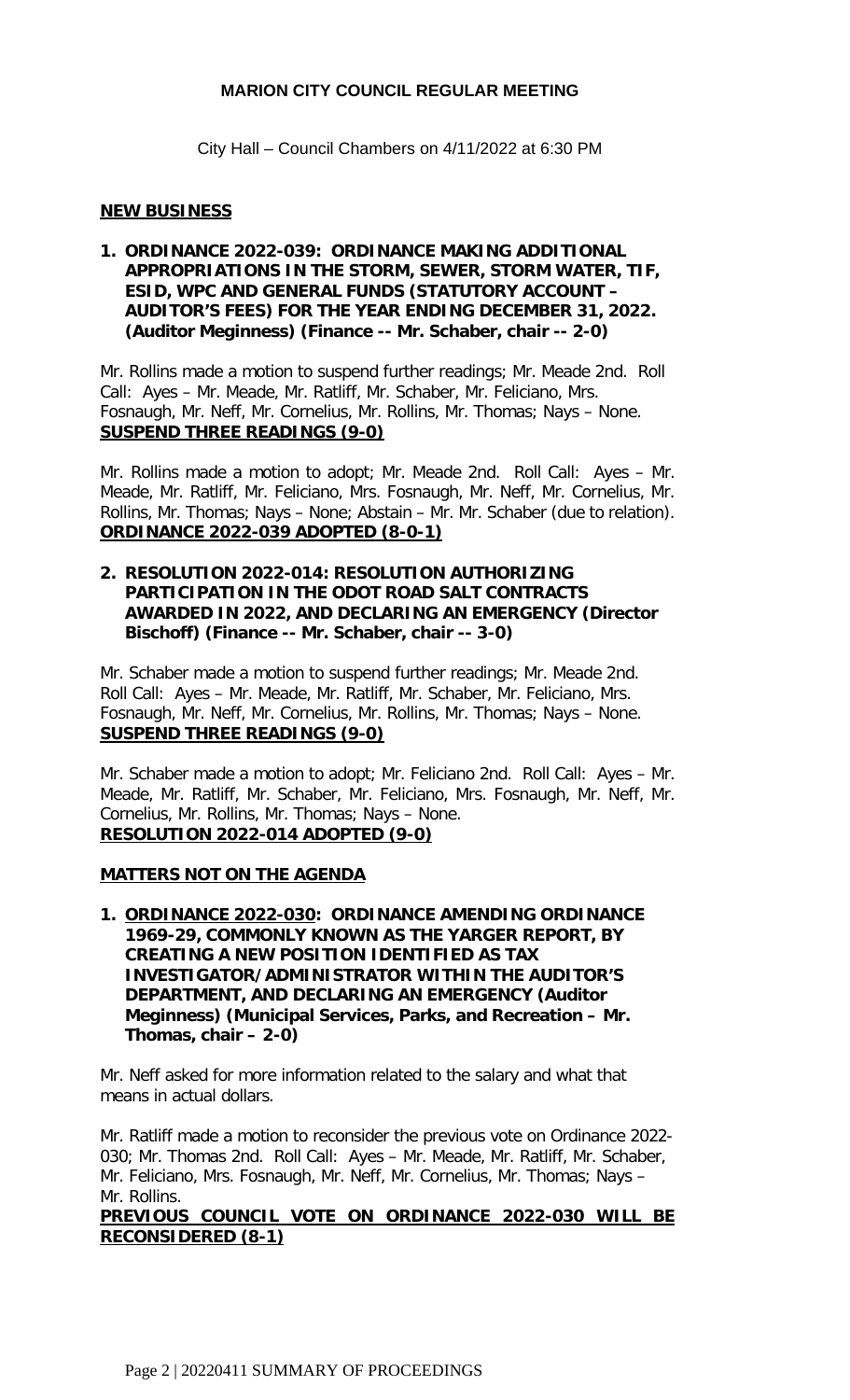City Hall – Council Chambers on 4/11/2022 at 6:30 PM

Mr. Thomas made a motion to take a 5-minute recess to allow Auditor Meginness to get pay scale documents; Mr. Schaber 2nd. Roll Call: Ayes – Mr. Meade, Mr. Ratliff, Mr. Schaber, Mr. Feliciano, Mrs. Fosnaugh, Mr. Neff, Mr. Cornelius, Mr. Rollins, Mr. Thomas; Nays – None

# **COUNCIL RECESSED FOR FIVE MINUTES (9-0)**

President Schneider called the meeting back to order after a five-minute recess.

Auditor Meginness reviewed the pay grade chart with council members. In response to Mr. Neff, it was determined that the annual salary at advanced steps of this position would exceed the auditor's salary.

Mr. Schaber reminded people that council was receptive to an increase in the auditor's salary. However, past Auditor Landon did not want any increase for the position, and it was voted down by council upon his request.

Reconsideration Roll Call (no motions required): Ayes – Mr. Meade, Mr. Ratliff, Mr. Schaber, Mr. Feliciano, Mr. Thomas; Nays – Mrs. Fosnaugh, Mr. Neff, Mr. Cornelius, Mr. Mr. Rollins.

## **ORDINANCE 2022-030 APPROVED AFTER RECONSIDERATION (5-4)**

### **OTHER MATTERS**

## **1. Auditor Meginness**

Auditor Meginness provided council a letter summarizing the status of numerous issues within her office. The audit is still not completed. More critical errors have been found related to school income tax withholding and possible penalties.

President Schneider directed that Council Clerk read the correspondence into the record:

Members of Council Administration.

I wanted to take a few moments of your time to provide an update on the state of the city Auditors Office. I was appointed to fill the vacancy on November 29, 2021. Since that time, I have worked diligently with the Auditor of State to compile the annual financial statements of the City for 2020. Unfortunately, due to the failure of the former Auditor Robert Landon the City has faced many consequences from his failure to perform the duties as Auditor.

First, the penalties and interest which amounts to just shy of \$160,000.00 with the failure to pay the Internal Revenue Service is still and ongoing issue and is under appeal with a third-party Tax Attorney representing the city. At this time there is no additional information to provide, however, I will keep you posted as the matter develops.

The second and foremost consequence was the lack of record keeping and balancing of the city financial records in accordance with the Fiscal Integrity Act and GAAP Principles. This has made the task of compiling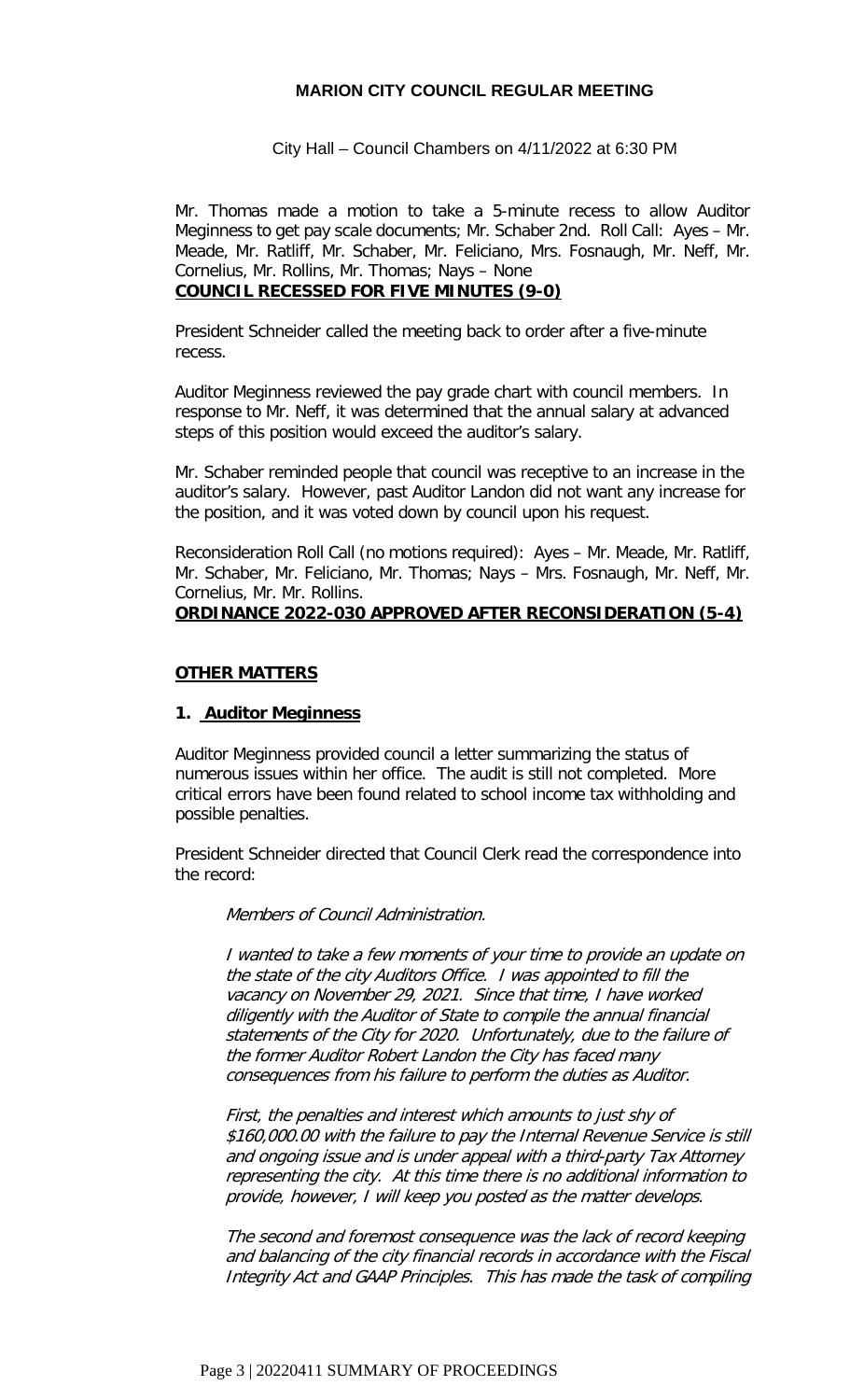City Hall – Council Chambers on 4/11/2022 at 6:30 PM

complete financial records impossible. Currently, I do have a draft of the financial statements and they are being audited at this time.

With the delay of the financial statements, there has been an even further delay in the Audit for 2020. The audit was originally due by September 30, 2021, and was delayed by the Federal Audit Clearinghouse until March 31, 2022. I have spoken with Justin of the Auditor of States Office, and he has stated that the goal was to finalize the 2020 Audit by April 30, 2022. With that being said, the City is late in filing the required Audit with the Federal Clearinghouse. This is a major problem for the grants the city receives and could result in further issues with new grant applications.

With the 2020 Audit potentially being finalized by the end of April, this does delay the 2021 Audit. The 2021 Financial Statements cannot begin to be prepared until the finalizing of the 2020 Audit. I will be requesting an extension for the financial statement filings. The 2021 Audit is due no later than September 30, 2022, with the Federal Audit Clearinghouse. I do not know if there would an extension granted for the 2021 Audit. I will continue to work with our Auditors to complete the audit as timely as possible.

The Third issue and consequence from Auditor Landon's missteps, is a lack of the city paying bills on time and to the correct entities. We have discovered this has happened all too frequently. Employees who reside in the Ridgedale local school district had their correct amount withheld for the income tax, however, these amounts were not paid to Ridgedale they were paid to River Valley. This was not discovered until after the W-2's were issued for 2021 in January of 2022. There were 23 employees affected by this lack of payment to the correct entity and most have suffered a penalty for not paying the tax as they should have. This is not the fault of the employee rather the fault of the prior Auditor Landon. I will be bringing forth an appropriation to repay the employees the penalties they have incurred due to this error.

Finally, the city is going to face dire consequences from the lack of competency shown by the former Auditor. I have received notification from the City's rating agency that if they do not have the 2020 Audit by the end of the week, they will likely move forward with putting the city on CreditWatch and the potential of withdrawing the credit rating of the city.

This will mean that the city will pay a higher interest rate and our investors with our bonds could become nervous. With that in mind, it could very well mean that bonds could be called, and we would need to reissue the debt at a higher rate. I am working with our bond counsel to keep this at bay, but this could be another potential consequence of the inaction of the former auditor.

Unfortunately, there is no good news to provide you at this time, but we will continue to work through each and every issue as they are presented. The before mentioned issues are everything we have discovered as of now, and I am determined to work hard and focus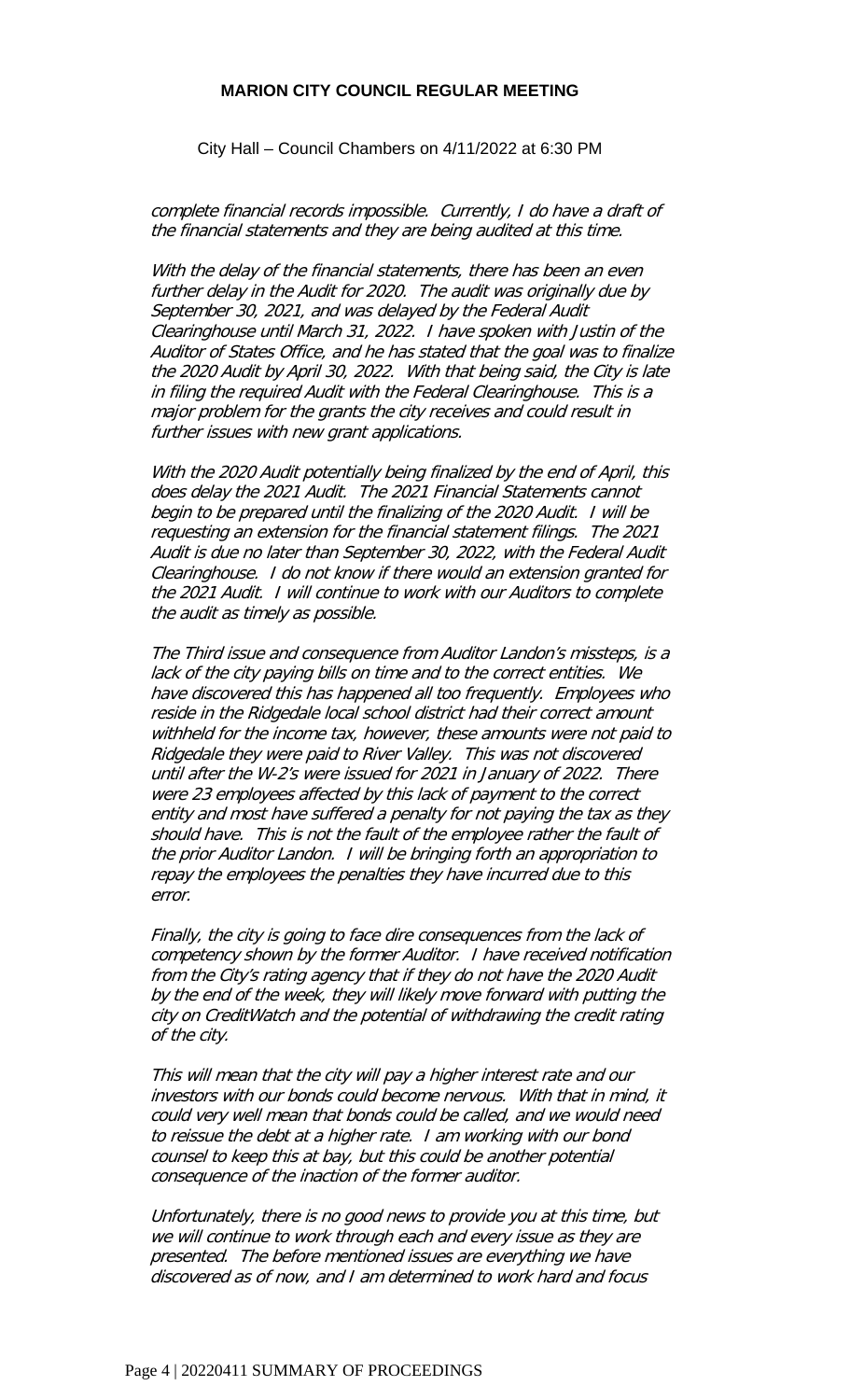City Hall – Council Chambers on 4/11/2022 at 6:30 PM

the city back on the path to stability and restore the credibility of my office.

I want to thank the Members of Council and the Administration for continued support and guidance as we move the city forward.

#### Sincerely, Auditor Miranda Meginness

Mr. Rollins requested an update on pursuing bonds. Law Director Russell is working with the Deputy Auditor Watts to develop a spreadsheet of pursuable costs. He will work to transmit the information to the bond holder. He is also working with the state auditor's office as they finalize the audit. The auditor and deputies are bonded for \$100,000 each. Law Director Russell explained that the state would issue a "finding for recovery" and that will be referred to the state attorney general for collection.

Mr. Ratliff expressed that it is impossible to quantify what this will ultimately cost the city with consideration of the bonds being called in, our credit rating, interest costs, and loss of federal government funding. He expressed frustration that it did not have to be this bad if some members of council had not covered up and excused an incompetent auditor at every turn. This could cost the city millions of dollars over the years. He suggested that council may want to consider the minimum limits of bonds. He said that there are many federal funds available, and they should be in a really good position, if not for this. It is council's own fault. He asked at what point does this negligence become criminal. Law Director Russell explained that the state audit findings would drive this. Any person can make a referral as well.

Mr. Dunstan (E. Fairground Street) expressed concern that some members of council are not taking this seriously. There was more concern about the reconsideration of the previous vote. Council members were on their phone while letter was read. The cleanup will be hard and they all need to participate. This is not a political issue about a guy. He urged the entire council to work together, and he would like to be able to see it on this issue.

Mrs. Arndt also commented on the cell phone use and lack of adequate concern about a very serious concern. Put the phones away.

- 2. Mr. Feliciano asked about laws pertaining to lose dogs. Chief McDaniel agreed to speak with him directly and determine the best course of action on individual cases. He explained that the city does not have an animal control unit, but they can issue citations.
- 3. Mr. Feliciano asked about aquatics center seasonal passes. Director Chaffin explained that they are currently recruiting lifeguards. No season passes will be sold until they can confirm that they have adequate staffing to be open every day.
- 4. Director Caryer requested that each council person complete a form related to dangerous trees in their wards, specifically the top 10. The city is not responsible for trees in the tree lawn. This is a specially funded program targeted at trees in the right of way at the direction of council.